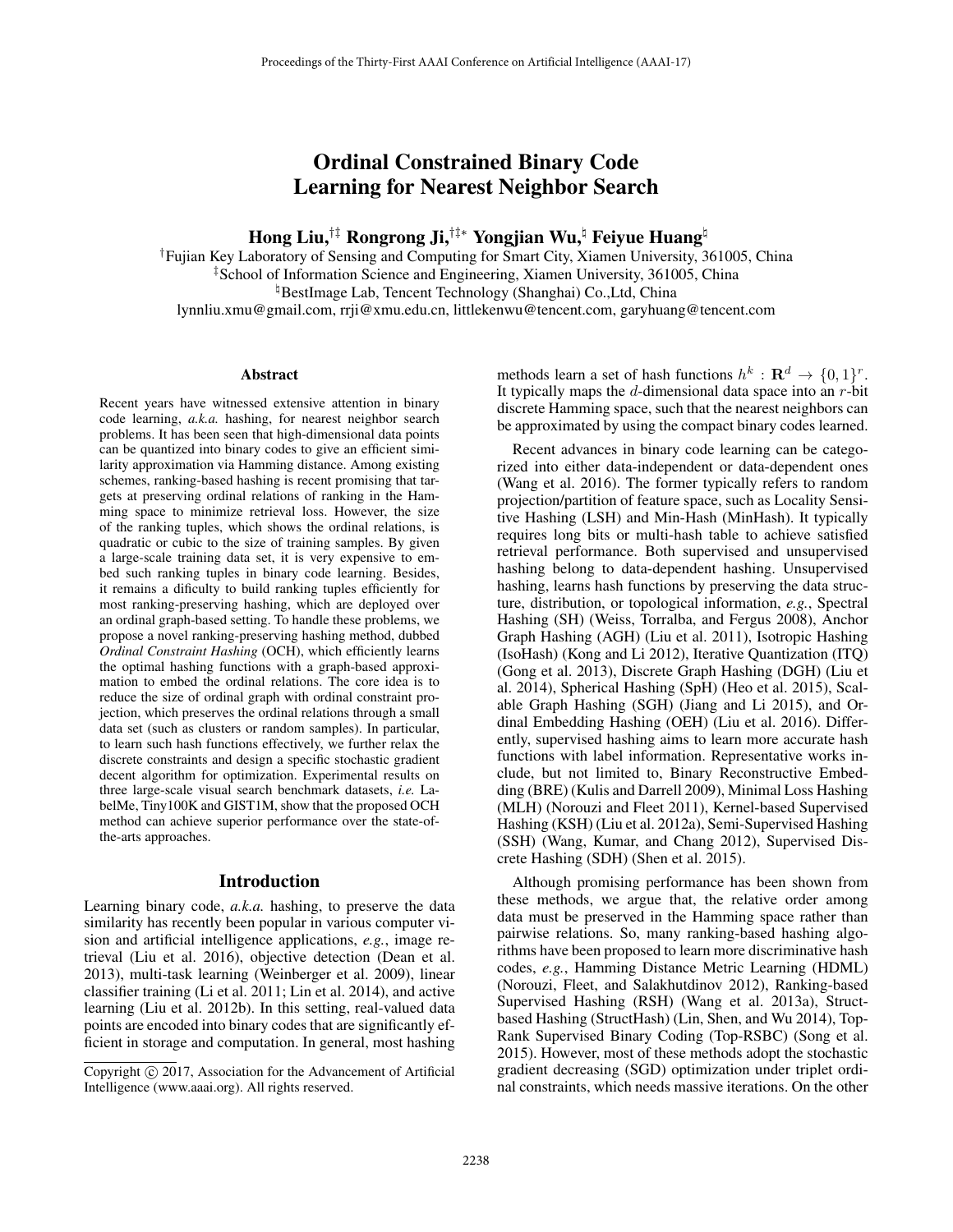

Figure 1: The Framework of our proposed Ordinal Constraint Hashing (OCH).

hand, such ranking-based hashing are categorized into supervised hashing, which is typically labor-intensive to obtain sufficient semantic labels in many real-world applications.

In this paper, we mainly focus on ranking preserved hashing, termed Ordinal Constraint Hashing (OCH), with two key innovations to address the issues raised above. Firstly, OCH attempts to preserve the ordinal relation from the highdimensional feature space to the Hamming space. Our learning procedure takes into account the *quartic ordinal relations*, rather than the pairwise or triplet ordinal relations that are widely used in the earlier works. To make use of the quartic relations, the ranking lists for each individual queries are converted to a quartic tuples representation that can be presented as Eq. 1 below. Formally, let  $x$  be the data point, a quartic tuples can be given as:

$$
\mathbb{J} = \{(q; x_i, x_j, x_k) | D(q, x_i) < D(q, x_j) < D(q, x_k) \}, \tag{1}
$$

where  $D(\cdot, \cdot)$  is the distance measure (*e.g.* Euclidean distance). To the best of our knowledge, none existing hashing methods, even ranking-based hashing (Li et al. 2013; Wang et al. 2013b; Liu et al. 2016), have considered such ordinal relation among data points, which can be obtained in a large-scale manner with extensive human labor.

Inspired by the recent work (Babenko, Arandjelovic, and ´ Lempitsky 2016), OCH embeds in which the original quartic order relation can hold as the triplet order relation. And the size of order tuples can be reduced from the original  $[n<sup>4</sup>]$  to  $[L^3]$  ( $n \ll L$ ) to avoid high complexity computation cost, where  $n$  is the number of training data and  $L$  is the number of the sub-set (*e.g.* clusters). Then, we propose a general method to construct the ordinal graph with tensor product calculation. Such construction scheme avoids the time consuming selection way to represent the ordinal tuples. The OCH minimizes the inconsistency between the given ordinal relation tuples and the ones derived from the corresponding hash codes. At last, due to the constraint of orthogonal projection, the hash functions are learned via a special SGD algorithm, which formulate the problem as combing the traditional SGD with Stiefel manifold optimization. The whole

framework is shown in Fig. 1. We compare the proposed OCH against various state-of-the-art unsupervised hashing methods on three widely used similarity search benchmarks, *i.e.*, LabelMe, Tiny100K, and GIST1M. Quantitative experiments demonstrate that OCH outperforms the existing unsupervised hashing methods in terms of both accuracy and efficiency.

The rest of this paper is organized as follows: In Section 2, we briefly overview the related works of the proposed method. Section 3 and 4 describe the proposed OCH and the iterative SGD based optimization. In Section 5, we show and analyze the experimental results. Finally, we conclude this paper in Section 6.

### Background and Related Work

We briefly introduce the problem of binary code learning and review related work as below:

Binary Code Learning aims to learn a set of hash functions to encode real-valued feature points to compact binary codes. For a data point  $x \in \mathbb{R}^d$ , the hash functions  $H = \{h_1, ..., h_r\}$  produces a r-bit binary code  $y =$  $\{y_1, y_2, ..., y_r\}$  for x as:

$$
y = [h_1(x), ..., h_k(x), ..., h_r(x)].
$$
 (2)

Therefore, the k-th hash bit  $y_k$  is calculated by  $h_k(x) =$  $sgn(f_k(x))$ , where  $sgn(\cdot)$  is the sign function that returns 1 if  $f_k(x) > 0$  and -1 otherwise. Such hash functions are encoded as a mapping process combining with quantization, which has been widely used in many traditional hashing algorithm, *e.g.*, LSH. And the function  $f_k : \mathbb{R}^d \to \mathbb{R}$  is a linear transformation, given by  $f_k(x) = W_k^T x + b$  with the projection matrix  $W_k$  and an offset  $b \in \mathbb{R}$ . Then given a set of hash functions, the database  $X \in \mathbb{R}^{d \times n}$  with n samples are mapped to the produced binary codes as

$$
Y = \{h_1(X), ..., h_k(X), ..., h_r(X)\},
$$
 (3)

where  $Y \in \{0,1\}^{r \times n}$  is the hash code matrix of the database X.

Ordinal Embedding Hashing (Liu et al. 2016) aims to learn a set of hash functions as Eq. 3. Such functions can preserve the ordinal relations between  $\delta_{ij}$  and  $\delta_{kl}$ , where  $\delta_{ij}$  is the dissimilarity between the *i*-th and the *j*-th item. Its goal is to make sure the ordinal relation can be preserved in the produced Hamming space:  $\delta_{ij} < \delta_{kl}$ :  $||H(x_i) - H(x_j)||_1 < ||H(x_k) - H(x_l)||_1$ . To embed such ordinal relations, OEH first constructs a directed unweighted ordinal graph  $G = (V, E) = [n^4]$ , where each node  $v_{ij}$  is the dissimilar degree  $\delta_{ij}$ , and each directed edge is defined via  $e_{(i,j,k,l)} = (v_{ij} \rightarrow v_{kl}) \subseteq E$ . Then the objective function is to minimize the inconsistency between the given ordinal relation graph and the ones generated from the corresponding hash codes. At last, by using the landmark-based ordinal graph, the quartic ordinal relation is transformed to the triplet ordinal relation, which transforms the target of OEH to  $\delta_{ij}$  <  $\delta_{ik}$  :  $\|H(x_i) - H(l_j)\|_1$  <  $\|H(x_i) - H(l_k)\|_1$ where  $l_i$  and  $l_k$  are the landmark points.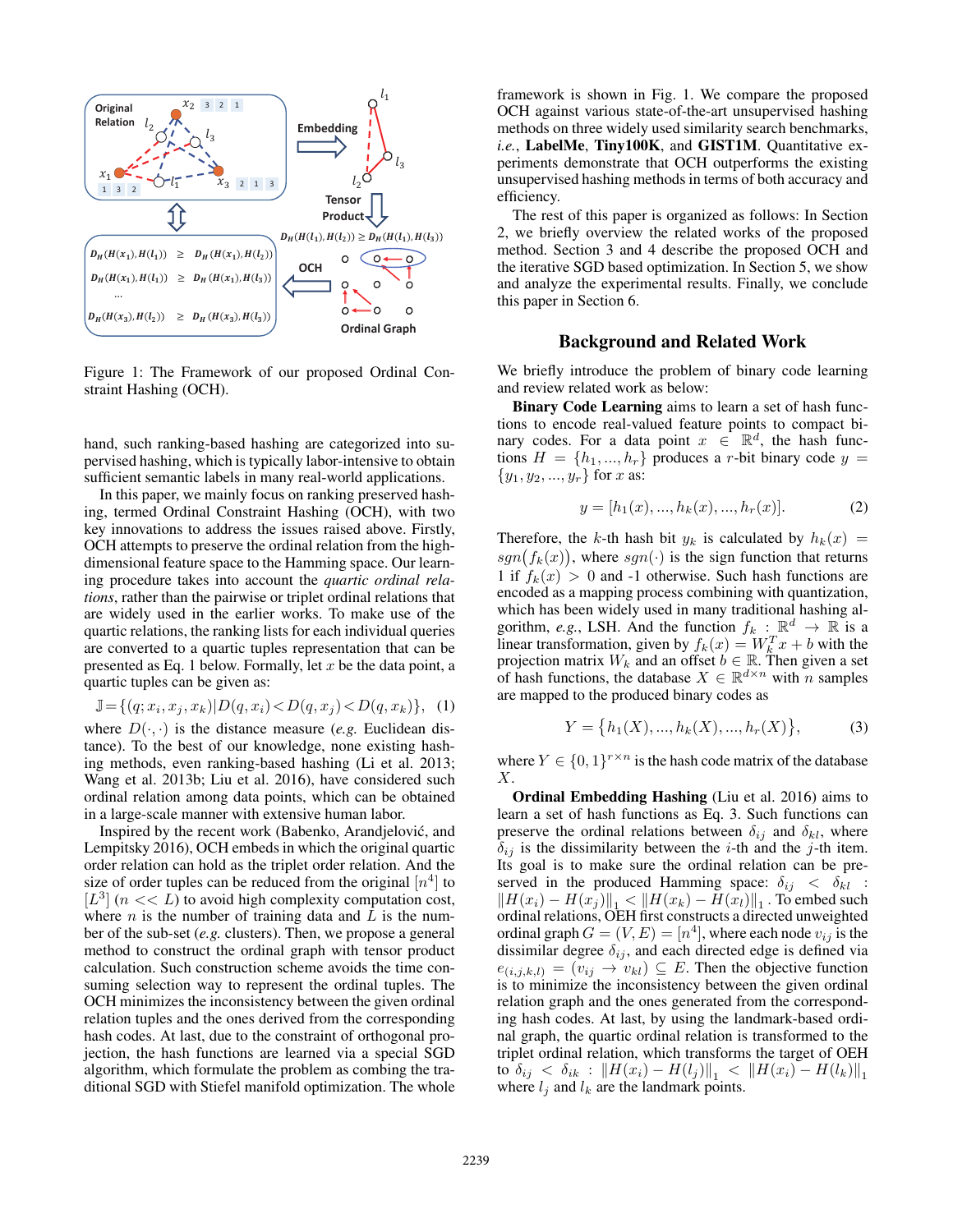

Figure 2: The ordinal relation for a training data.

## Ordinal Constraint Hashing

In this section, we describe the proposed OCH in detail. Let  $X = \{x_1, x_2, ..., x_n\} \in \mathbb{R}^{d \times n}$  be the data matrix with n samples, where  $x_i$  is the *i*-th column of X with d dimensions.<sup>1</sup> As the same definition as  $\delta_{ij}$  before, we suppose that  $\delta_{ii} = 0$  and  $\delta_{ij} = \delta_{ji}$ , the comparison  $\delta_{ij} < \delta_{kl}$  reflects the data pair  $(i, j)$  is more similar than pair  $(k, l)$ . Then an oridinal relation set C can be given as:  $\{\delta_{ij} \leq \delta_{ik} \leq \delta_{ik}\}$  $\delta_{il} | \forall (i; j, k, l) \in C$ . We further define a K-means centers points matrix  $L = \{l_1, l_2, ..., l_L\} \in \mathbb{R}^{d \times L}$ , where  $L \ll n$ .

The proposed OCH aims to learn the hash functions by embedding the ordinal relation. To this end, a straightforward method is to maximize the loss function between the ordinal relation set  $C$  and the corresponding relation in the Hamming space. This can be defined by the following objective function:

$$
\max \sum_{(i;j,k,l)\in C} I(D_H(b_i,b_j) \le D_H(b_i,b_k) \le D_H(b_i,b_l))
$$
  
s.t.  $b_i = sgn(W^T x_i)$ ,  $W^T W = I$ ,  $W \in \mathbb{R}^{d \times r}$ , (4)

where  $I(\cdot)$  is an indicator function which returns 1 if the condition is satisfied and 0 otherwise, and  $D_H(b_i, b_j)$  returns the Hamming distance between hash code  $b_i$  and  $b_j$ .

The first key problem of OCH is how to represent the ordinal relation set directly. In the previous works, the ordinal relation is represented with the triplet data  $(x_i, x_j, x_k)$ , where the pair  $(x_i, x_j)$  is formed by two nearest neighbors under Euclidean distance, and  $(x_i, x_k)$  is dissimilar pair. This ordinal relation is shown in Fig. 2 (a), where red line represent the dissimilar pair and blue line represent the similar pair. However, this triplet representation needs to randomly select the corresponding triplet tuples and compare all the data points side by side, which time consuming and memory costly. Even, it is hard to define the similar and dissimilar data pairs for unsupervised learning problems.

In this paper, we address the above issue by proposing a novel ordinal graph model with tensor product calculation, in which triplet or even quartic ordinal relation can be efficiently represented. Given a dataset  $X$  and the similarity measure (*e.g.* Euclidean Distance), the affinity graph  $S \in \mathbb{R}^{n \times n}$  is constructed as follows:

$$
S(i,j) = \begin{cases} 0, & i = j, \\ e^{-\|x_i - x_j\|_2^2/2\sigma^2}, & otherwise, \end{cases}
$$
 (5)

where  $S(i, j)$  represents the similarity between two data points. We further define a dissimilarity graph  $DS \in \mathbb{R}^{n \times n}$ , with each entry as  $DS(i, j) = 1/S(i, j)$  and  $DS(i, i) = 0$ (which is the definition of  $\delta_{ij}$ ).

Then, a tensor ordinal graph (TOG) **G** is defined as:

$$
\mathbf{G} = S \otimes DS,\tag{6}
$$

where ⊗ is the Kronecker product of matrices defined as  $\mathbf{G}(ij, kl) = S(i, j) \cdot DS(k, l)$ . Thus, each entry of G relates to four data points. When S and DS are two  $n \times n$ matrices, **G** is an  $n^2 \times n^2$  matrix. Therefore, the ordinal relation between the quartic items in  $(i, j, k, l) \in C$  can be represented through the TOG, as following:

$$
\begin{cases} \delta_{ij} < \delta_{kl}, \quad \mathbf{G}(ij, kl) > 1, \\ \delta_{ij} > \delta_{kl}, \quad \mathbf{G}(ij, kl) \le 1. \end{cases} \tag{7}
$$

Fig.2 (b) shows a toy example. Under such a circumstance, the ordinal relation in original feature space is  $\delta_{ij}$  <  $\delta_{ik} < \delta_{jk}$ , which can be simply calculated and compared with Euclidean distance. And for the quartic item  $(i, k, i, j)$ , the  $(ik, ij)$ -th entry is  $G(ik, ij) = S(i, k) \cdot DS(i, j) =$  $S(i,k)/S(i,j)$ . Due to the relation of  $S(i,k) < S(i,j)$ , we can get  $\mathbf{G}(ik, ij) < 1$ , which reflects the truth ordinal relation  $\delta_{ik} > \delta_{ij}$  in the original space. In such way, the proposed TOG can represent the ordinal relation simply with tensor product scheme.

Although the TOG approximates the relation set  $C$  easily, it is not expect that the larger size of TOG makes the calculation time consuming. To solve this problem, according to the relation in set  $C$ , we transform the constraint  $\{\delta_{ij} < \delta_{ik} < \delta_{il} \mid \forall (i; j, k, l) \in C\}$  as follows:

$$
\mathbf{O} = \sum_{\forall (i \neq j, k, l)} I\big( (\|x_i - x_j\|_2^2 - \|x_i - x_k\|_2^2)^2 - (\|x_i - x_j\|_2^2 - \|x_i - x_l\|_2^2)^2 \big). \tag{8}
$$

That is to say, minimizing Eq. 8 is to approximate the ordinal constraint set  $C$  over all dataset. Since the points in the dataset have been normalized, we rewrite Eq. 8 as:

$$
\mathbf{O} = \sum_{\forall (i \neq j, k, l)} I\big((x_i^T x_j - x_i^T x_k)^2 - (x_i^T x_j - x_i^T x_l)^2\big) \n= \sum_{\forall (j, k, l)} I\big((x_j - x_l)^T M (x_j - x_l) - (x_j - x_k)^T M (x_j - x_k)\big),
$$
\n(9)

where  $M = \sum_i x_i^T x_i$  is a positive semi-definite symmetrical matrix. So it is convenient to use SVD to decompose it into  $Z \in \mathbb{R}^{d_{svd} \times d}$  such that  $M = Z^T \Lambda Z$ . Then a mapping function can be defined as  $u_i = Zx_i \in \mathbb{R}^{d_{svd}}$ , and Eq. 9 is written as following:

$$
\mathbf{O} = \sum_{\forall (j,k,l)} I((u_j - u_l)^T \Lambda(u_j - u_l) - (u_j - u_k)^T \Lambda(u_j - u_k))
$$
  

$$
\leq \sum_{\forall (j,k,l)} I(||\Lambda^{\frac{1}{2}}||_2^2 \cdot (||u_j - u_l||_2^2 - ||u_j - u_k||_2^2))
$$
(10)  

$$
\propto \sum_{\forall (j,k,l)} I(||u_j - u_l||_2^2 - ||u_j - u_k||_2^2).
$$

<sup>&</sup>lt;sup>1</sup>Without loss of generality, assume that the data  $X$  is normalized and mean-centered.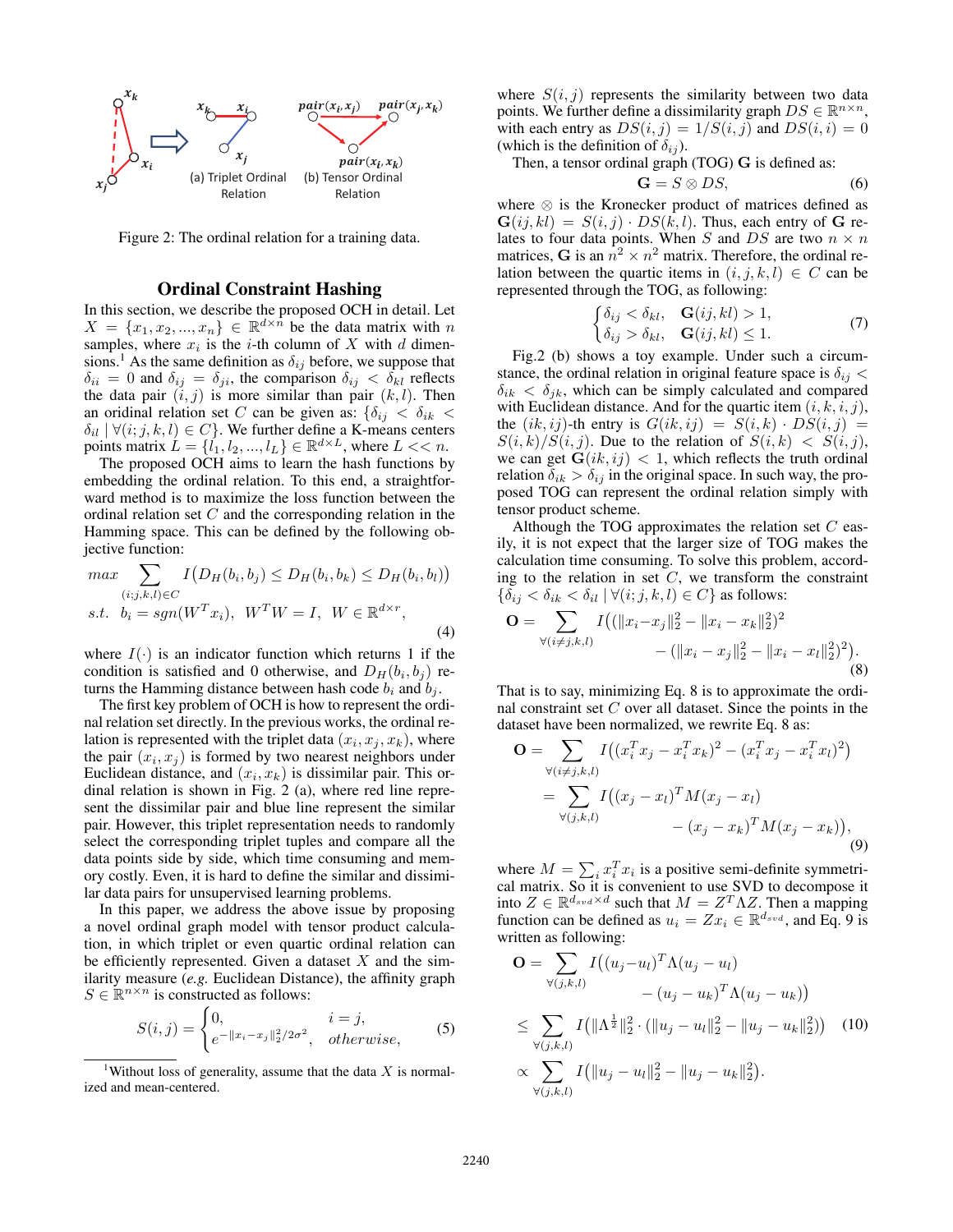By means of this mapping, termed ordinal constraint projection (OCP), we have projected the original ordinal relation to an approximation ordinal relation set  $\{\delta_{ij}$  <  $\delta_{ik}$   $\forall (i, j, i, k) \in \hat{C}$ , which can be generated from the TOG easily.

On the other hand, the total number of ordinal constraints is still too large to be used for training. Inspired by the Product Quantization (Jegou, Douze, and Schmid 2011), the distance  $D(u_i, u_j)$  can be approximated by the distance  $D(u_i, u_j) \approx D(a_i, a_j)$ , where  $a_i = Zl_i$  is the embedding center point. In our setting, we further approximate the original ordinal set  $C$  by a sub-set of ordinal relation set after the aforementioned OCP. Then the size of the tensor ordinal graph can be reduced to  $[L^4]$   $(L \ll n)$ , where L is the number of K-means centers. From Eq. 10, we can use the triplet relation among centers for the original quartic relation approximation, which significantly reduce the scale of ordinal graph from  $[n^4]$  to  $[L^3]$ .

Therefore, the overall objective function in Eq. 4 for the proposed OCH approach is rewritted as follows:

$$
\min \sum_{(i,j,i,k)\in\hat{C}} I(D_H(b_i,b_j) \ge D_H(b_i,b_k))
$$
\n
$$
s.t. b_i = sgn(V^T a_i), \quad VV^T = I, \quad V \in \mathbb{R}^{d_{svd} \times r}.
$$
\n
$$
(11)
$$

Due to  $W^T W = I$  with  $W = Z^T V$ , we can easily get the new orthogonal constraint in Eq. 11, which needs to be hold during optimization. Meanwhile our target is to learning the hash functions that hold the ordinal relations in the Hamming space. As a result, a new optimization scheme should be designed, which is introduced subsequently in Section 4.

## **Optimization**

Directly minimizing the objective function in Eq. 11 is intractable, as the coding function is discrete while the Hamming space is not continuous. To solve this problem, we relax the discrete constraints from the Hamming space to an approximated continuous space.

To that effect, we first relax the hashing function  $H(a_i) =$  $sgn(V^T a_i)$  as follows:

$$
\hat{H}(a_i) = \tanh(V^T a_i),\tag{12}
$$

where  $tanh(\cdot)$  is a good approximation for  $sign(\cdot)$  that transforms the binary codes from  $\{0, 1\}$  to  $\{-1, 1\}$ . Correspondingly, the Hamming distance is calculated as:

$$
D_H(b_i, b_j) = \frac{1}{2} (r - \hat{H}^T(a_i) \cdot \hat{H}(a_j)).
$$
 (13)

Finally, we use the Sigmoid function to replace the indicator function for convenient optimization and avoid overfitting. Based upon the above relaxations, the objective function in Eq. 11 can be rewritten as:

$$
F(V|G) = \sum_{(i,j,i,k) \in \hat{C}} p(i,j,i,k), \ \ s.t. \ \ VV^T = I, \ \ (14)
$$

where the  $p(\cdot, \cdot, \cdot)$  is the Sigmoid function defined as follows:

$$
p(i, j, i, k) = \frac{1}{1 + exp(D_H(b_i, b_k) - D_H(b_i, b_j))}.
$$

#### Algorithm 1 Ordinal Embedding Hashing (OEH)

**Input:** Data set  $X = \{x_1, x_2, ..., x_n\}$ , parameters  $\gamma$  and  $\eta$ . **Output:** The hash function  $H(x_i) = sgn(V^T Z x_i)$ .

- 1: Generate centers  $L$  by K-means algorithm;
- 2: Generate matrix  $Z$  and embed  $Z$  into the  $L$ ;
- 3: Generate ordinal relations set  $\ddot{C}$  by Tensor Ordinal Graph in Eq. 7;
- 4: repeat
- 5: Randomly select a subset c from set  $\ddot{C}$ ;
- 6: Calculate the gradient according to Eq. 16;
- 7: Update  $V$  according to Eq. 15;
- 8: until convergence or reaching the maximum iteration number.

Intuitively, the gradient descent approach can be used to carry out an iterative optimization for Eq. 14. However, due to the orthogonal constraints of projection matrix  $V$ , the objective function is non-convex, which is also hard to optimize. In the following, we further introduce an alternative stochastic gradient descent algorithm on Stiefel Manifold to solve this problem efficiently.

#### Stochastic Gradient Descent on Stiefel Manifold

Optimization with respect to the orthogonal constraints has been recently studied in (Wen and Yin 2013; Ge et al. 2014). In particular, to solve Eq. 14, most straightforward method uses gradient descent on the Stiefel manifold defined by  $\mathcal{O} = \{V \in \mathbb{R}^{d_{svd} \times r}, VV^T = I\}$  (Absil, Mahony, and Sepulchre 2007). An off-the-shelf iterative solver has been developed in (Wen and Yin 2013), which is however sensitive to the initialization and hard to integrated into our optimization.

Recent advances in (Cunningham and Ghahramani 2015) are to calculated the objective F, gradients  $\nabla F$  together in the full space  $\mathbb{R}^{d_{svd} \times r}$ . These gradients are then projected into a tangent space  $\mathbb{T}$  with the transformation  $\mathbf{P} : \mathbb{R} \to \mathbb{T}$ , and a retraction  $\mathbf{R} : \mathbb{T} \to \mathcal{O}$  is adopted to map the gradients from tangent space to the targeted Stiefel manifold space<sup>2</sup>. Therefore, this generic algorithm offers a global convergence proof for such a method by a line search (Absil, Mahony, and Sepulchre 2007). Finally, the updating rule of the optimal projection matrix can be defined as:

$$
V = \mathbf{R}(\eta \mathbf{P}(-\nabla F))
$$
 (15)

where  $\eta$  is the choice of convergence parameter, which is widely used for first-order optimization. In this way, the gradient of Eq. 14 in the full space is given by:

$$
\nabla F = \sum_{c \subset \hat{C}_s} (p(c)(1 - p(c))) \cdot \left[ \frac{\partial D_H(b_i, b_k)}{\partial V} - \frac{\partial D_H(b_i, b_j)}{\partial V} \right],
$$
\n(16)

where  $I$  is an identity matrix,  $c$  is a subset random selected

<sup>&</sup>lt;sup>2</sup>Both two transformation functions have been defined in the appendix of (Cunningham and Ghahramani 2015).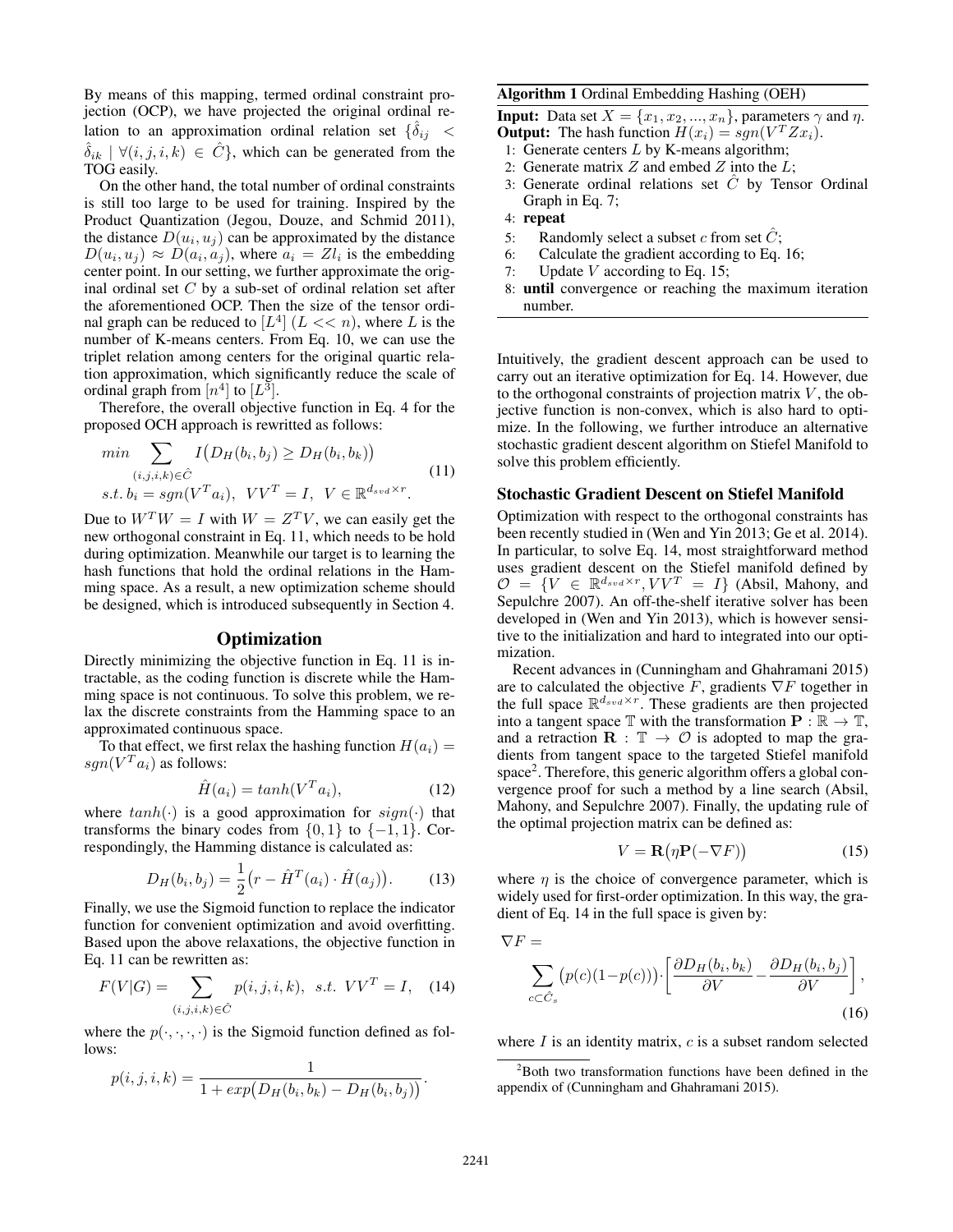|            | LabelMe |        |        |         |        |        | Tiny100K |        |        |         |        |        |
|------------|---------|--------|--------|---------|--------|--------|----------|--------|--------|---------|--------|--------|
| Methods    | mAP     |        |        | Pre@100 |        |        | mAP      |        |        | Pre@100 |        |        |
|            | 32      | 64     | 128    | 32      | 64     | 128    | 32       | 64     | 128    | 32      | 64     | 128    |
| LSH        | 0.1582  | 0.2563 | 0.3555 | 0.2894  | 0.4233 | 0.5543 | 0.1231   | 0.1831 | 0.2323 | 0.2524  | 0.3845 | 0.4626 |
| AGH        | 0.2099  | 0.2349 | 0.2297 | 0.3895  | 0.4424 | 0.4730 | 0.1176   | 0.1350 | 0.1221 | 0.4286  | 0.3751 | 0.3687 |
| IsoHash    | 0.2606  | 0.3225 | 0.3883 | 0.4486  | 0.5211 | 0.5939 | 0.1864   | 0.2295 | 0.2599 | 0.4107  | 0.4906 | 0.5064 |
| SpH        | 0.2481  | 0.3096 | 0.3859 | 0.4476  | 0.5244 | 0.6232 | 0.1931   | 0.2541 | 0.3193 | 0.4404  | 0.5599 | 0.6755 |
| <b>SGH</b> | 0.3012  | 0.3849 | 0.4477 | 0.4899  | 0.5920 | 0.6589 | 0.2054   | 0.2637 | 0.3038 | 0.4444  | 0.5380 | 0.5969 |
| <b>ITQ</b> | 0.3059  | 0.3753 | 0.4210 | 0.5012  | 0.5724 | 0.6176 | 0.2039   | 0.2436 | 0.2612 | 0.3044  | 0.4912 | 0.5164 |
| <b>OEH</b> | 0.2111  | 0.3546 | 0.4449 | 0.3693  | 0.5642 | 0.6500 | 0.1650   | 0.2495 | 0.3086 | 0.3635  | 0.4986 | 0.5954 |
| OCH        | 0.3140  | 0.3947 | 0.4620 | 0.5072  | 0.6028 | 0.6713 | 0.2297   | 0.2919 | 0.3379 | 0.4805  | 0.5785 | 0.6314 |

Table 1: The *m*AP and Precision Comparison Using Hamming Ranking on Two Benchmark with Different Hash Bits

from the whole ordinal relations  $\hat{C}$ , and the gradient of Hamming distance is formulated as:

$$
\frac{\partial D_H(b_i, b_j)}{\partial V} = -\frac{1}{2} \{ a_i \cdot \left[ \left( 1 \cdot \hat{H}^2(a_i) \right) \odot \hat{H}(a_j) \right]^T + a_j \cdot \left[ \left( 1 \cdot \hat{H}^2(a_j) \right) \odot \hat{H}(a_i) \right]^T \}.
$$
\n(17)

In Eq.  $(17)$ ,  $\odot$  is the Hadamard product which represents the element-wise product.

The details of the proposed SGD on Stiefel manifold is shown in Algorithm 1. The overall training complexity of the proposed algorithm is  $O(trL^3d_{svd} + nL)$ , where t is the number of iterations. It is linear to the training set and related to the complexity of the K-means step, which is faster than the previous work (Liu et al. 2016) in ranking preserved hashing. The experiments shown in the next section prove that the proposed OCH has superior performance for largescale similarity retrieval with high efficiency in training.

## Experiments

In this section, we evaluate the proposed Ordinal Constraint Hashing on three large-scale benchmarks, *i.e.*, LableMe, Tiny100K, and GIST1M, which are widely used for evaluating nearest neighbor search algorithms.

#### Datasets

We briefly summarize the datasets used as below: The LabelMe dataset consists of 22, 019 images, each of which is represented by a 512-dimensional GIST feature (Oliva and Torralba 2001). The Tiny-100K-384D dataset consists of 100K images sampled from the TinyImages dataset (Torralba, Fergus, and Weiss 2008), each of which is represented by a 384-dimensional GIST descriptors. The GIST-1M-960D dataset is introduced in (Jegou, Douze, and Schmid 2011), which consists of one million images described by GIST descriptors.

#### Baseline Methods

We compared the proposed OCH with several representative and state-of-the-art unsupervised hashing methods, including Local Sensitive Hashing (LSH) (Datar et al. 2004), Anchor Graph Hashing (AGH) (Liu et al. 2011), Isotropic Hashing (IsoHash) (Kong and Li 2012), Iterative Quantization (ITQ) (Gong et al. 2013), Spherical Hashing (SpH)

(Heo et al. 2015), Scalable Graph Hashing (SGH) (Jiang and Li 2015), and Ordinal Embedding Hashing (OEH) (Liu et al.  $2016$ .<sup>3</sup> For all the compared methods, we carefully follow the original parameter setting in respective datasets. We implement our OCH hashing using MATLAB on a single PC with Duo-Core I7-3421 and 75G memory, where the complete data set can be stored.

#### Evaluation Protocols

To evaluate the proposed hashing algorithm, we adopt a set of widely used protocols in recent papers (Jiang and Li 2015; Park, Cafarella, and Mozafari 2015; Liu et al. 2016). For a given query, the top 2% ranking items with Euclidean distances are defined as with the same label of the query. Then, based on the Euclidean ground-truth, we compute the recall curve, precision@100 ranking curve, and mean average precision. For all the experiments, 2, 000 data points are randomly selected as test set, and the remaining are used as the dataset. To avoid the overfitting, we randomly select 10, 000 points as the training set for all the algorithms, which has been used in (He, Wen, and Sun 2013). We run all the experiments 10 times and report the average performance.

#### Parameter Tunning

In particular,  $V$  is randomly initialized with a Gaussian distribution of mean 0 and standard deviation 1, which follows the standard settings. For the constraints in Eq. 11, for each dataset the centers are formed of 300 points obtained by K-means clustering. We also give experimental analysis on whether the number of centers affects the retrieval performance in Fig. 4 (a). It is worth to note that centers generated by K-means reflect the distribution and structure of data points, which can approximate the original ordinal graph without performance reduction. For the SVD dimension, we set 16 to the parameter  $d_{svd}$ , which can get the competitive performance by reducing data noise. The number of centers generated by K-means Clustering is set to 300, and the corresponding analysis will be given in below section.

# Quantitative Results

As shown in Tab. 1 and Fig. 3 with hash code varied from 32 to 128, the proposed OCH consistently achieves superior

<sup>&</sup>lt;sup>3</sup>The source codes of all the above methods are provided by authors kindly.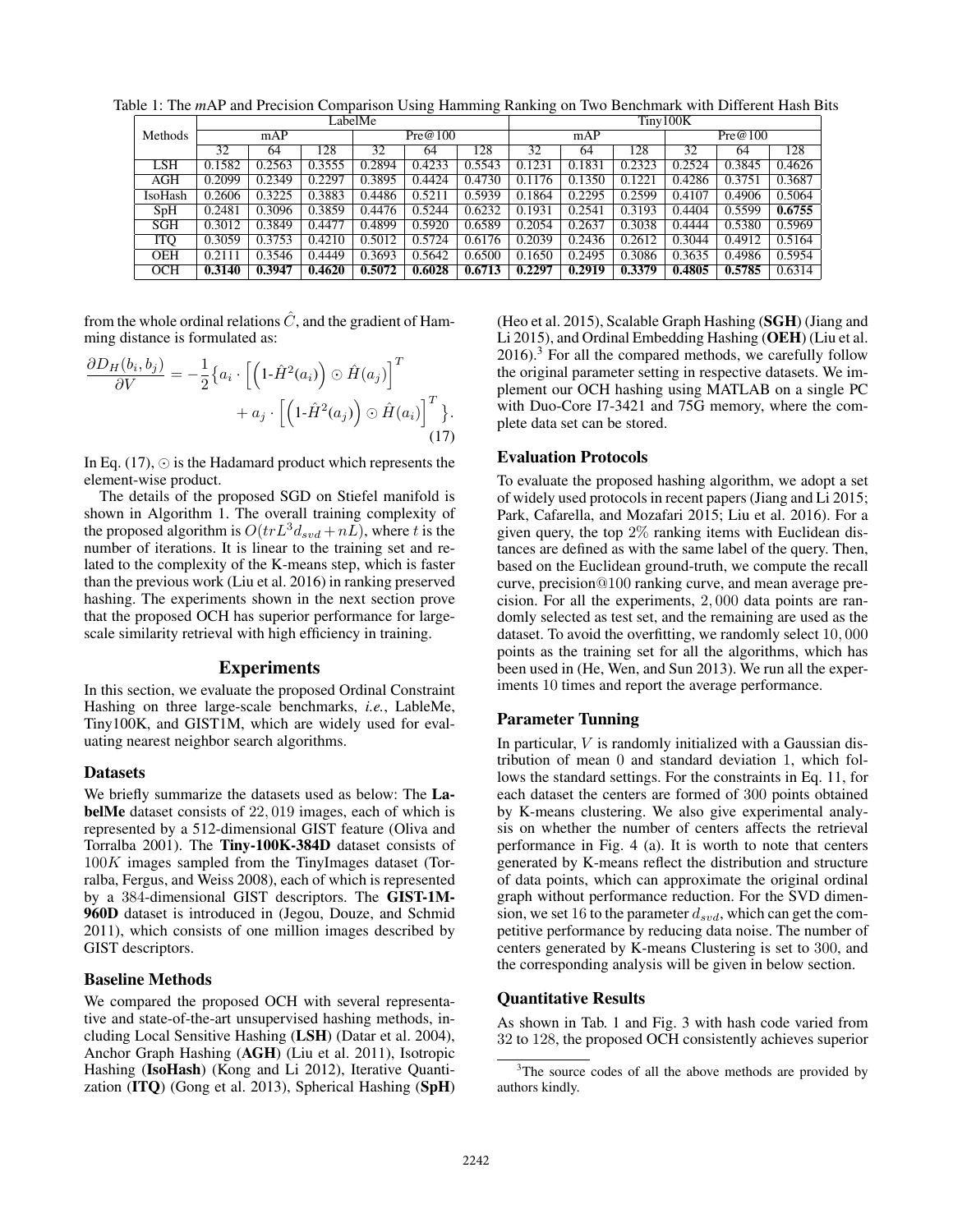

Figure 3: The *m*AP and Recall Curves of all the algorithms on three benchmarks. ((b)-(d) are all evaluated on 64 bit.)

Table 2: The Training Time (s) comparing with different algorithms on both datasets.

|            |       | LabelMe |       | Tiny100K | GIST <sub>1</sub> M |        |  |
|------------|-------|---------|-------|----------|---------------------|--------|--|
| Methods    | 32    | 64      | 32    | 64       | 32                  | 64     |  |
| <b>LSH</b> | 0.01  | 0.01    | 0.04  | 0.04     | 0.01                | 0.01   |  |
| <b>ITO</b> | 0.47  | 1.02    | 0.46  | 0.78     | 0.64                | 0.97   |  |
| <b>SGH</b> | 1.61  | 3.25    | 1.62  | 3.21     | 1.81                | 4.43   |  |
| <b>OEH</b> | 49.00 | 83.79   | 48.38 | 80.90    | 62.24               | 115.53 |  |
| <b>OCH</b> | 29.07 | 35.01   | 28.89 | 35.93    | 29.11               | 36.69  |  |

performance over all baselines among all datasets, especially when the hash bit is short.

Most previous hashing works always quantize the hash code by minimizing the loss between Euclidean distance and Hamming distance. But in OCH, we change to minimize the inconsistency between original loss before and after learning binary codes. Compared to the previous works, it is quantitatively demonstrated that preserving such ordinal cues in hashing is a more fundamental goal for nearest neighbor search. As for the comparison between our work and the most recent works in ranking preserve hashing OEH (Liu et al. 2016), in comparison, both OEH and OCH adopt a two-step projection to find the optimal binary quantization space. For OEH, the PCA dimension reduction is used as the first step, which cannot reduce the scale of training and still needs about  $nL^2$  triplet order tuples to train the overall model. On the contrary for the proposed OCH, we use the ordinal constraint projection in the first step, which not only reduces the original feature dimension, but also reduces the scale of training. Tab. 2 further shows the comparison of training time between the above methods, in which OCH costs about half training time of OEH but achieves better performance on all the three datasets. Moreover, OEH needs to construct the ordinal relations during each iteration, which is time consuming. In contrast, our OCH constructs the ordinal relations by TOG only once before iteration, which is very convenient and efficient in iterative training.

At last, we discuss the influence of centers and the number of relations used in each iteration. Note that the centers are generated by K-means, and the final *m*AP result in Fig. 4 (a) is shown with the number of centers increasing from 100

The number of Landmark 100 200 300 400 500 600 700 800 mAP 0.1 0.15 0.2 0.25 0.3 0.35 0.4 0.45 LabelMe Tiny100K GIST1M (a) *m*AP vs. #centers. 80 90 100 The number of parameter k.  $0.38$  10 20 30 40 50 60 70 0.39 mAP 0.4 200 250 100 50 150 0.41 Time (s) (b) *m*AP vs. the number of subset.

Figure 4: The parameter analysis when hash bit is 64.

to 800 among three datasets. We find that the performances rarely change with the number increasing of centers. As a result, only a small number of centers is used to approximate the overall ordinal relations, which is set to 300 for all the datasets. As in Fig. 4 (b), we show the relation between *m*AP and the training time by increasing the number  $k(L - k)$ of randomly selected ordinal relations during each iteration. The result shows that the training time is linear to the number of ordinal relations, but the *m*AP does not change too much. Therefore, we can use a small set of ordinal relations in each iteration, while maintaining the overall search precision.

## Conclusion

In this paper, we proposed a novel unsupervised hashing approach, dubbed Ordinal Constraint Hashing (OCH), for large-scale similarity retrieval. Unlike most previous unsupervised hashing, the proposed approach exploits the ordinal information between data points, and embeds such relations into a Hamming space. Firstly, a tensor ordinal graph was proposed to approximate the ordinal relations efficiently. Then, OCH adopted an ordinal constraint projection scheme to significantly reduce the scale of ordinal graph, which preserves the overall ordinal relation through a small centers set (such as K-means centers). In optimization, a novel iterative stochastic gradient descent algorithm on Stiefel manifold was developed. Extensive experiments